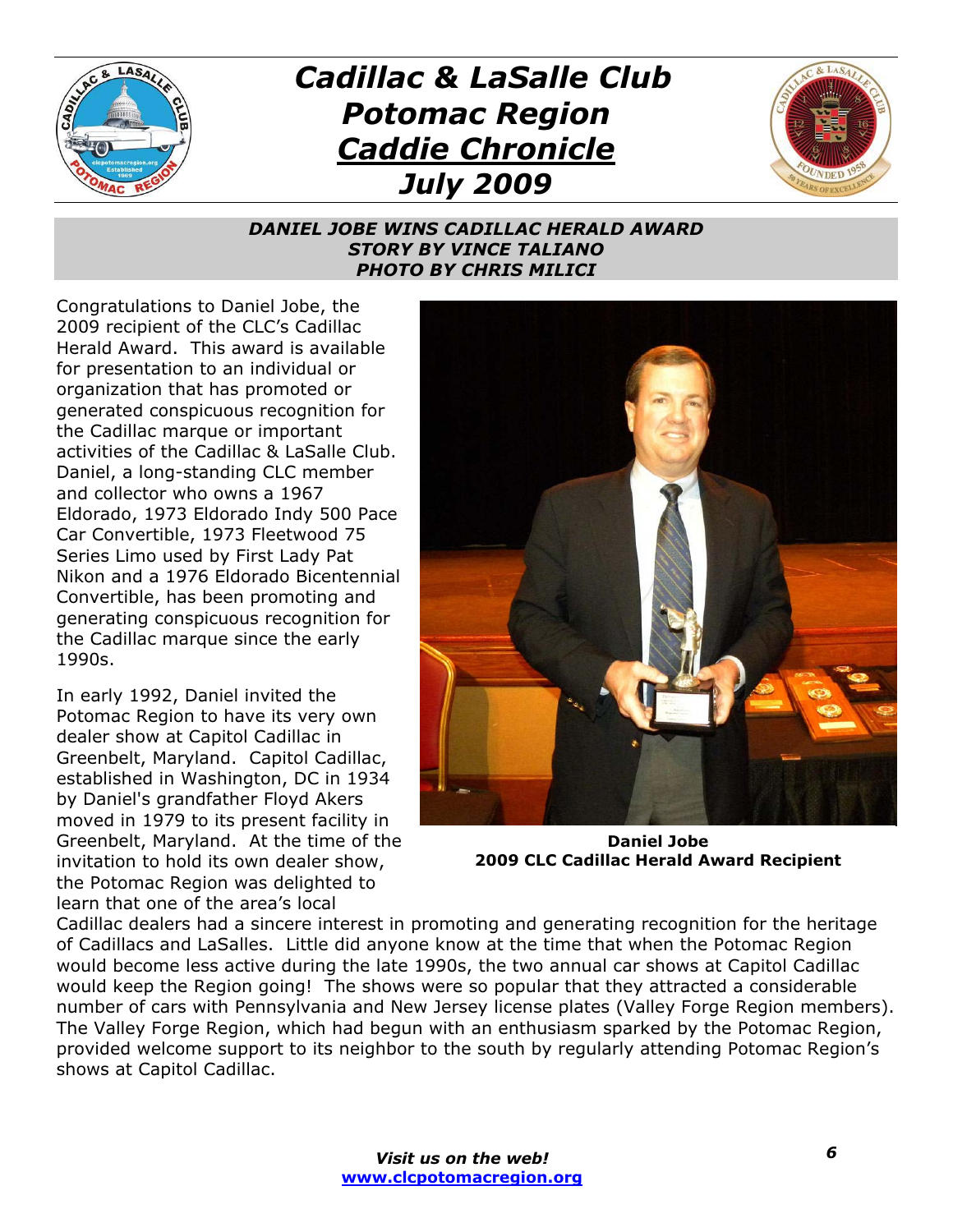

## *Cadillac & LaSalle Club Potomac Region Caddie Chronicle July 2009*



The Potomac Region's recent resurgence started in 2003 and just like in the past, the two annual car shows at Capitol Cadillac played a pivotal role. Not only has the region's membership increased over the past five years as an indirect result of the shows held at Capitol Cadillac, but some of the most important regional-level activities in the history of the CLC have taken place with Daniel's support and encouragement.

In 2004, the Potomac Region decided to hold a theme-related Fall Car Show at Capitol Cadillac. The theme that year was the *70th Anniversary of Capitol Cadillac*. The showroom included Cadillacs that were originally sold by Capitol Cadillac, including a 1947 Cadillac Convertible Coupe, which came home to Capitol Cadillac from New Jersey to help celebrate the anniversary. The show was such a success that planning for a theme for the 2005 Fall Car Show began soon after the event. The theme selected for the 2005 Fall Car Show was *Celebrating V-12 and V-16 Cadillacs*. The weekend event, which included dinner the night before the show at the host hotel, attracted 91 cars, 11 of which were V-12s and V-16s from as far away as New York and Pennsylvania. A commemorative program listing information on each V-12 and V-16 preregistered for the show was developed and distributed to each registered participant. The event was featured in *The Self-Starter* magazine and included in the Club News section of *Hemmings Classic Car*.

Building on the success of the 2005 event, the theme selected for the 2006 Fall Car Show was *Eldorado Extravaganza: 1953-1966*. The show resulted in 101 Cadillacs and LaSalles in attendance, the largest turnout for a Capitol Cadillac show in history, including 25 rear-wheeldrive Eldorados representing each year except 1963 and 1965. Eldorados attended from as far away as Connecticut, New York, Pennsylvania and New Jersey. The show was featured on the front cover of *Old Cars Weekly* prior to the event, and featured in **The Self-Starter** and in *Hemmings Classic Car* after the event. The show resulted in accolades from Eldorado enthusiasts world-wide via phone calls, letters and emails. After the *Eldorado Extravaganza*, it was hard to imagine that another theme-related show would ever rival the response received from the hobby community, but two shows held in 2007 and 2008, respectively, did just that.

In 2007, the logical choice for a theme was to acknowledge the 80th Anniversary of LaSalle's first model year, 1927. The name chosen for the theme was *Legacy of LaSalle*. The show featured 90 cars, including 18 LaSalles. It was also the only known event in the country that specifically targeted the 80th Anniversary of LaSalle. Spectators came from as far away as California to see what may have been the last great turnout of Cadillac's companion car built from 1927-1940. The theme-related event was featured in *The Self-Starter* magazine, as well as *Hemmings* eWeekly newsletter.

After the 2007 show, it seemed that the best possible themes had already been featured, but Daniel came up with one for 2008 that would make the hobby stand up and take notice, if they hadn't done so already. Shortly after the *Legacy of LaSalle*, Daniel emailed Vince Taliano about a possible theme for the the 2008 Fall Car Show: *Cadillac Dream Cars*. He said, "What do you think about *Cadillac Dream Cars*? Is that something the members would like?" Vince's reply was, "That's a great idea. The members will love it!"